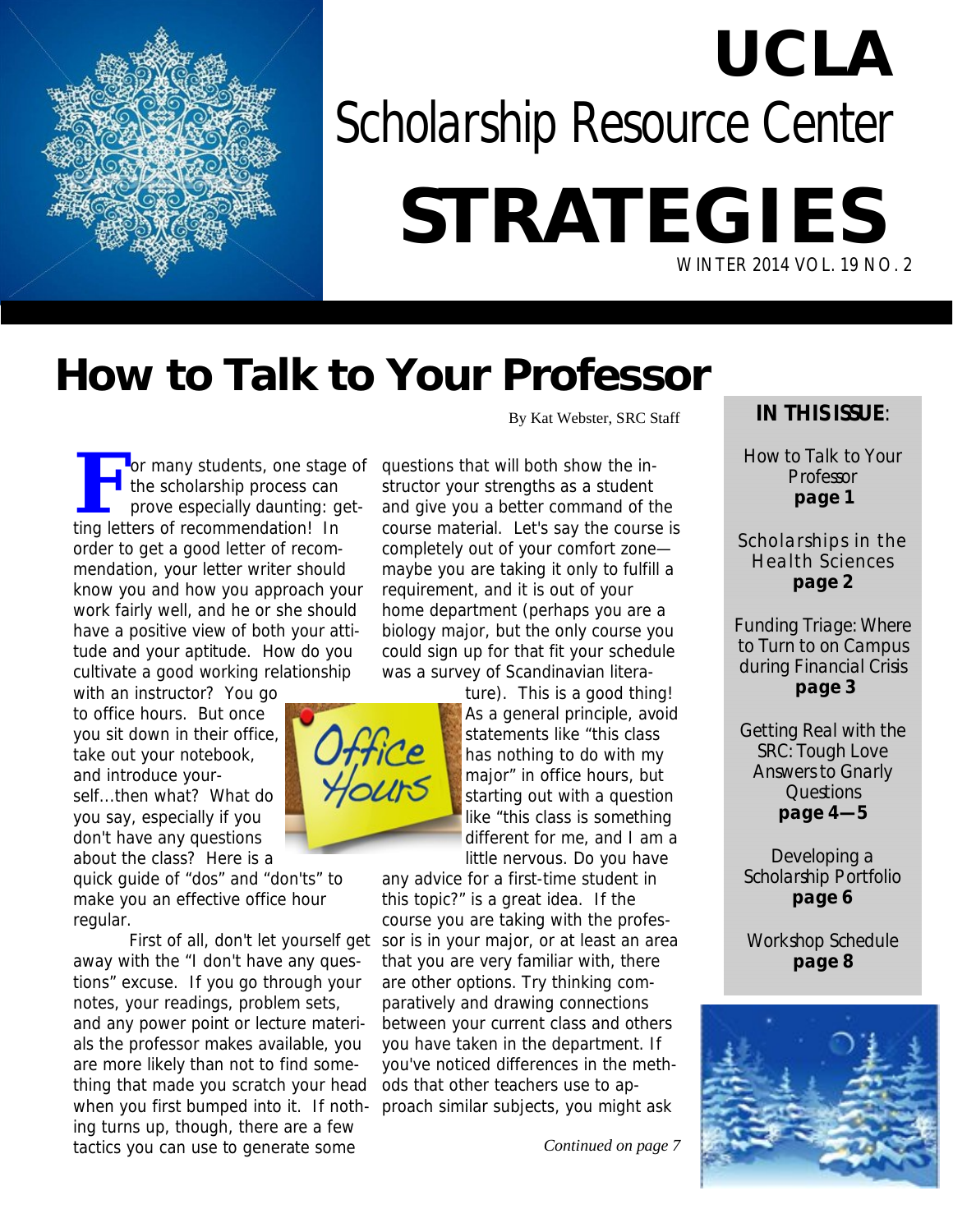## Scholarships in the Health Sciences



Many students come to UCLA hoping to pursue a career in the health sciences as doctors, psychologists, physical therapists, researchers, or other healthcare professionals. Not only are there many opportuni-

ties for academic study, but there are also scholarships and internships to help fund your studies and give you valuable experience along the way. Students don't always realize that there are opportunities for them to learn about a specific field while still an undergraduate – no need to wait until graduate or medical school!

Some students know from the start that they medicine, Law, Dentistry, Powant to work in a particular field or on a specific illness. For example, students interested in developing new treatments for Lupus can apply for the Gina M. Finzi Memorial Student Summer Fellowship program (http://www.lupus.org/research/gina-m. -finzi-memorial-student-summer-fellowshipprogram). There are also scholarships that focus on a particular field. For example, there are numerous awards for undergraduates interested in psychology, such as those offered by Psi Chi to



undergraduates. For students interested in neuroscience, there is The Pauletta and Denzel Washington Family Gifted Scholars Program in Neuro-

science. Scholarships and intern-

By Francesca Marx, SRC Staff

ships in the health sciences are not limited to doctors and medical research; for instance there are scholarships for nurses, physical therapists, and dentists. Some examples include the many nursing scholarships offered by Exceptional Nurse.com (http://exceptionalnurse.com/scholarship.php) or the scholarships offered by the Physician Assistant Foundation (http://www.pa-foundation.org).

Keep your eyes open for scholarships that

relate to the health sciences but overlap with other fields. An example is the Bioethics Student Writing Competition, which is open to students in



diatry, Nursing, Pharmacy, Health Science, Healthcare Administration, or Public Health (http:// www.aclm.org/dirAbout/Competition/2014- Student-Writing-Competition-now-Available.aspx).

UCLA also has numerous resources for aspiring health care professionals through affiliated or on-campus programs. The Pilipino Alumni Association of UCLA offers the Richard Lou Contreras Pre-Med scholarship, which is open to not only to US citizens but also to undocumented students. For more information about scholarships and other opportunities for students interested in careers in the Health Sciences, please stop by our office and we'll help you get started finding and applying for these terrific opportunities.

Join our fan page on Facebook/uclasrc to get alerts on upcoming scholarships! Also, follow us on Twitter @UCLASRC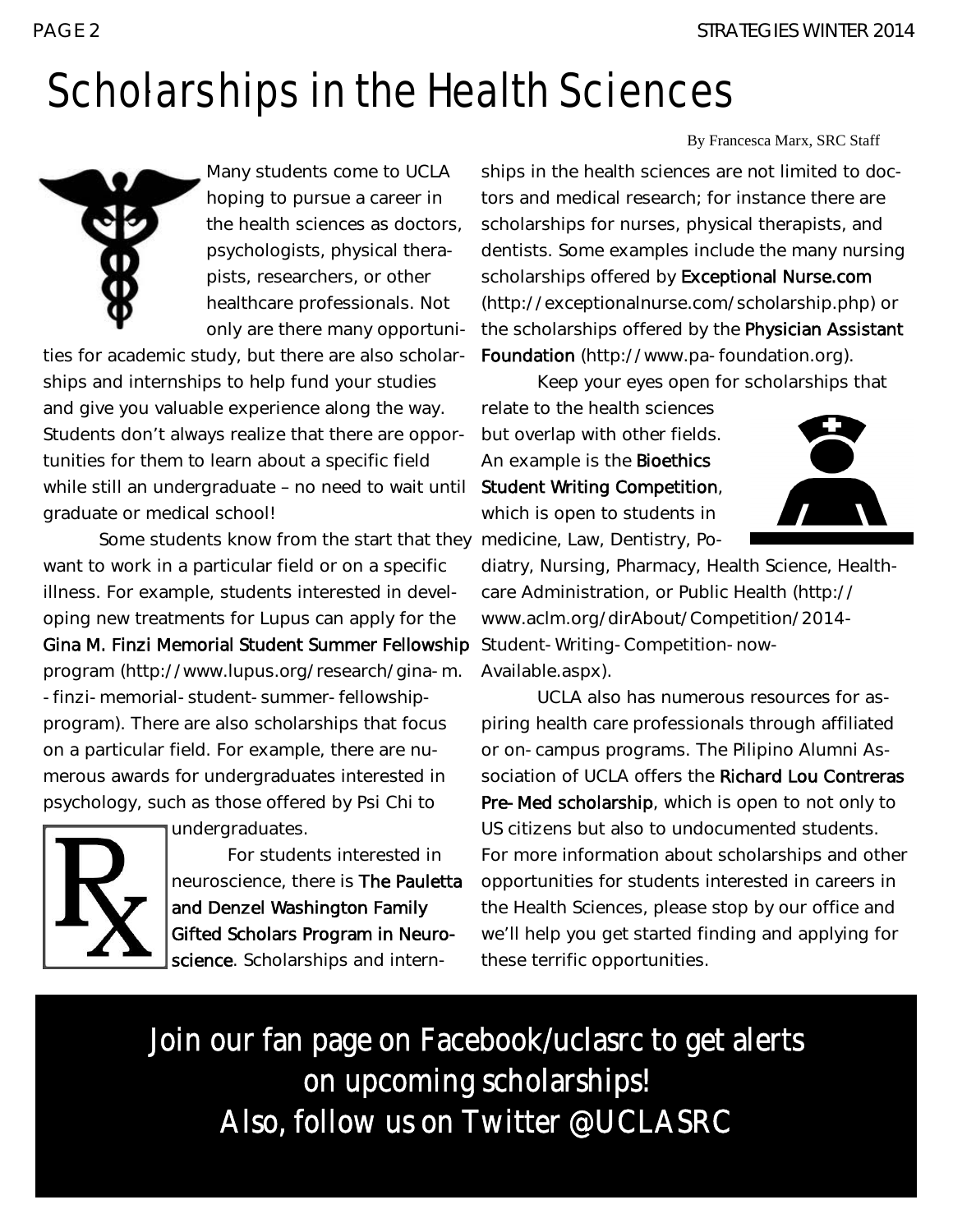### **Funding Triage: Where to Turn to on**

s Student Affairs Advisors, nothing is as gut<br>-wrenching as seeing our students struggle<br>financially to stay afloat and continue their<br>advertises. The burning question that students -wrenching as seeing our students struggle  $\blacktriangle$  financially to stay afloat and continue their educations. The burning question that students who have fallen on hard times is, "I need money fast, as in immediately. What scholarships can I apply for?"

However much we feel your pain, the short and tough-love answer is, applying to scholarships may not be the realistic solution to your current situation. Most scholarship applicants undergo an extensive review process, and the money usually is not disbursed until the next school year. Obviously, this would not alleviate the financial challenge you're facing in the short term.

According to the UCLA Economic Crisis Response (ECR) Team, you are not alone in finding yourself in a situation of financial crunch or even crisis. According to the ECR, the number of students experiencing financial hardship is projected to rise in the 2013-14 academic year. Our campus has various offices and resources you can turn to for help, depending on the degree of your financial difficulty. Here are some options you can consider:

- **1. Emergency Loan—**for students requiring an amount of \$200 or less
- **2. Living Expense Loan**—for the needs of employed students who provide current employment verification on company letterhead and request sums greater than \$200, but less than \$350
- **3. Financial Aid Advance**—for student loan borrowers whose current quarter funds are delayed. This bridge loan provides a portion of the delayed funds and is made against electronically disbursed Federal Direct Subsidized and Unsubsidized, Federal Direct PLUS, Federal Perkins, and University Loans. You may only borrow against current quarter disbursements

By Hannah Nahm, SRC Staff

- **\*\*\****For more information on the above options you may visit the Loan Services Office located in A-227 Murphy Hall (9:00 A.M. to 4:30 PM, Monday through Friday). They can also be reached at (310) 825-9864. http://www.loans.ucla.edu/howtoob tainloan.html*
- **4**. **Students in Severe Economic Crisis**  For students whose level of financial crisis exceeds the scope of the financial aid provisions as outlined above, the UCLA ECR Team is dedicated to helping you find a solution so that you may continue your work at UCLA.

*Please contact the ECR Team at ECR@saonet.ucla.edu. If you wish to speak with the Economic Crisis Response Team Coordinator, Serifa Dela Cruz, you may reach her at (310) 206-1189.*

*http:www.studentincrisis.ucla.edu/ resources.html*

**According to the ECR Team, the following is a step-by step outline to help you better understand the process:**

- 1. Student experiences severe financial crisis
- 2. Student contacts/is referred to ECR Team by phone or e-mail
- 3. ECR Team responds within 24 hours
- 4. ECR Team reviews student's case comprehensively
- 5. ECR Team Member meets with student to discuss all possible options



*Have you won a scholarship with the help of the SRC? If so, we'd love to hear from you! Send us an email at src@college.ucla.edu or give us a call at 310.206.2875.*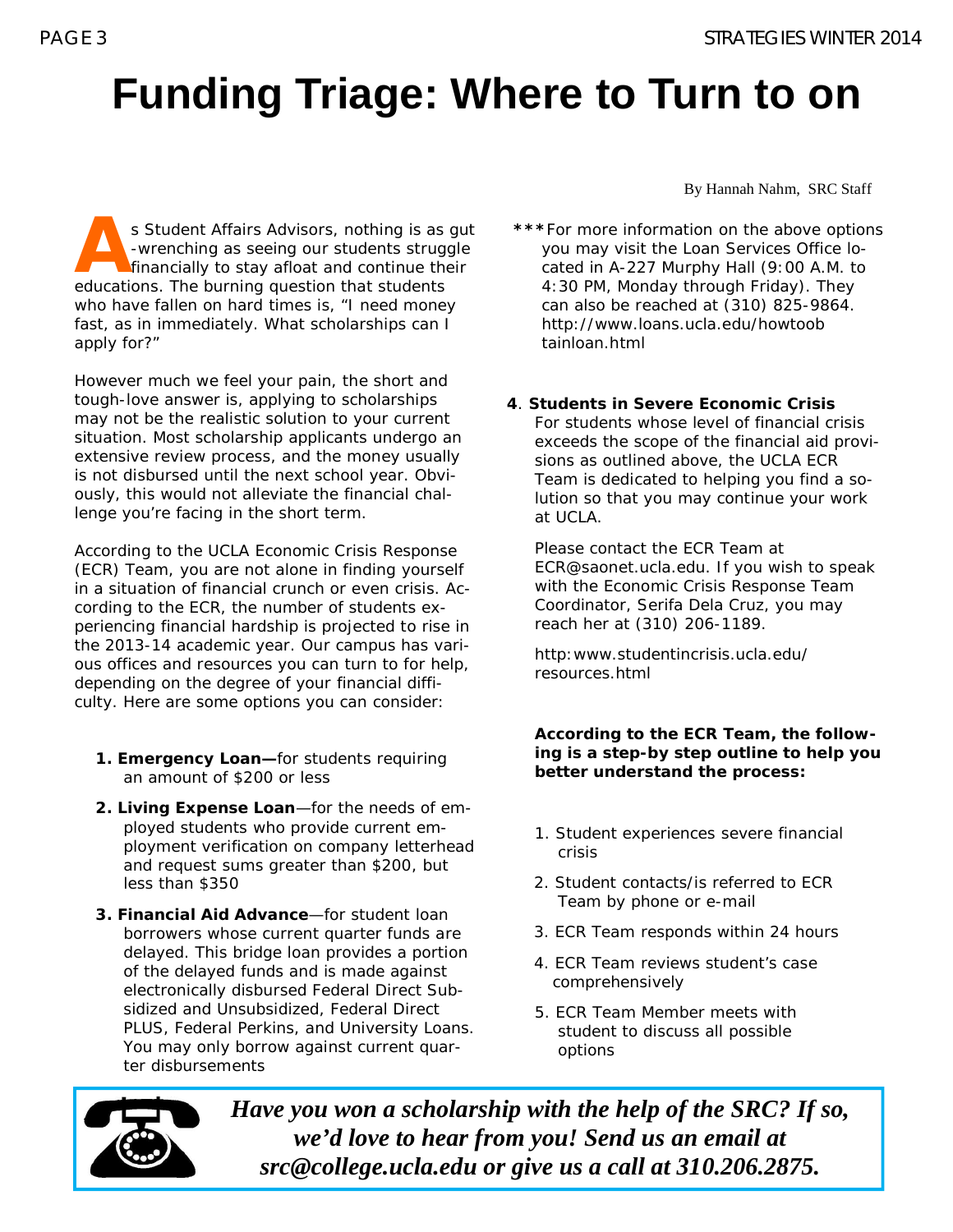# Getting Real with the SRC: Tough Love Answers to Gnarly Questions

Every day, students knock on the SRC's doors with questions ranging from the good, the bad, and the gnarly. The following is a compilation of hard questions and their corresponding nononsense answers. These are questions you may have asked us or wish you had the nerve to ask us. Here's the low-down:

**Lazy Bruin: "***I hear there's millions of dollars in unclaimed scholarship money that's just sitting there for the taking. How do I claim that money? I'm willing to do nothing but the taking."*

**Answer**: Let's get real. If you're not willing to do anything, you're not going to win anything. This unclaimed fortune in scholarship cash is a myth if it means students are not required to put thought, effort, and initiative into their applications.

**Regular Jo Bruin: "***What are some scholarships out there that don't require a personal statement? I want to avoid scholarships that require one because I have nothing to write about. I'm just an everyday student who gets good grades; I haven't overcome any significant obstacles, and nothing remarkable has happened in my life—in short, I'm just a boring Jo Schmo."*

**Answer**: Regular Jo, come to our office and tell us about this "boring" life of yours. You may have heard of the old saying, "One person's trash is another person's treasure." Well, we'll help you discover that your trash can be your

By Hannah Nahm, SRC Staff

very own treasure, depending on how you use it and present it. Learn about the art of autobiographical alchemy at the SRC. You may be surprised how remarkable your so-called boring life really is.

**Proxy Bruin: "***I've already had my mom/dad check out your center and they're searching for scholarships for me. So I have my bases covered and don't need to do my own visiting and searching."*

> **Answer**: Come on now, Proxy, stop deploying/employing your parents as your scholarship undercover agents and come down to our center yourself. While we love and welcome our Bruin parents, they are not the enrolled students in need of scholarship funds—you are.

**Sloppy Jo Bruin:** *"I don't much care about the presentation aspect of my scholarship—I just cross out typos, use recycled or otherwise soiled/crumpled paper, and stuff my applications into whatever envelopes I can find (whether they barely fit or not). So why am I not winning scholarships? What am I doing wrong?"*

**Answer**: Dear Sloppy, your application gets no kudos for being ugly. Appearance counts.

**Wall Street Bruin**: "*I want to make a lucrative income off of scholarships, beyond what the eFAN says is my financial need. In theory, I can apply to, and win, millions of dollars in scholarships, right?"* 

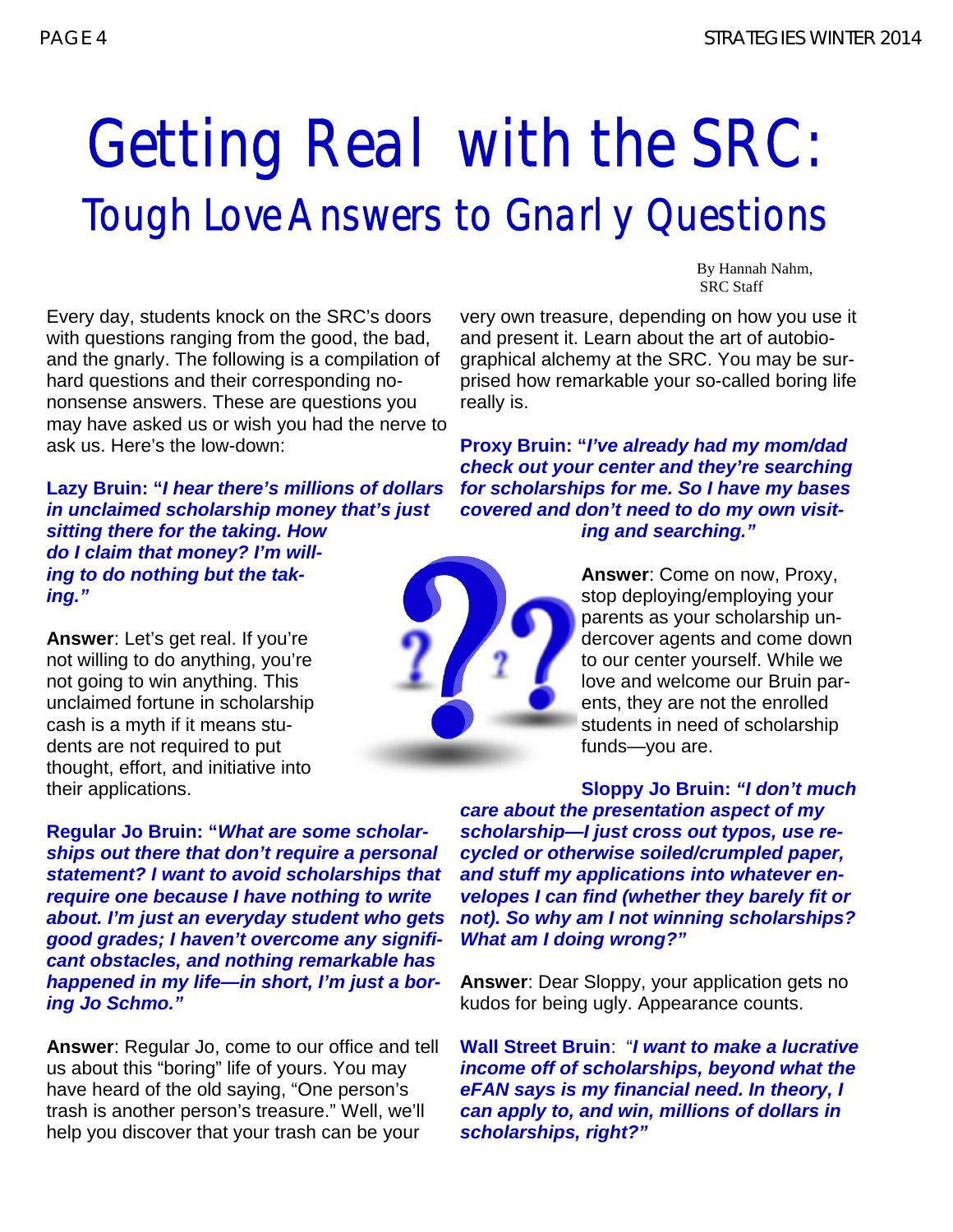**Answer**: Dear Wall Street, what you're describing is called double-dipping, mildly put, and bluntly put, cheating. There are regulations and protocols enforced by the UCLA Financial Aid office as well as by scholarshipgranting organizations to ensure that students' scholarship winnings do not exceed the eFAN financial-need ceiling.

#### **Moral Dilemma Brui**n: "*Should I lie on my application? I don't see the harm in fibbing a little if it will help me win a scholarship!"*

**Answer**: Dear Dilemma, define a lie. Applying for a scholarship earmarked for students from, Center so we can discuss your situation. say, a military background if you or your

family has never been involved with the military is lying. However, applying for a pre-law scholarship that requires students to show interest in pursuing law in the future is not lying, even if you might also be interested in pursuing a social work career and are not 100% sure you will go into law. Let your conscience guide you. The main rule of thumb is—don't lie. Remember that if you tell a lie on your application, you could lose your scholarship (or worse) if the fib, untruth, or misrepresentation is discovered. If you feel you should lie, you should think about why you feel the need to do so. Come to the Scholarship Resource We'll let you know the real deal.



Are you looking for  $$5,000$  to help pay your way through school? Are you a sophomore or junior in good standing (with a GPA of 3.0 or above)? Then what are you waiting for? You are eligible for:



### THE JIM MURRAY FOUNDATION SCHOLARSHIP

For more information or an application, drop by the UCLA Scholarship Resource Center, 11 a.m. – 6 p.m., M-F, or call us at (310) 206-2875.

> **Don't forget to file your FAFSA (or Dream Application) by March 2nd! Go to http:// www.fafsa.ed.gov/ or https://scac.ca.gov/**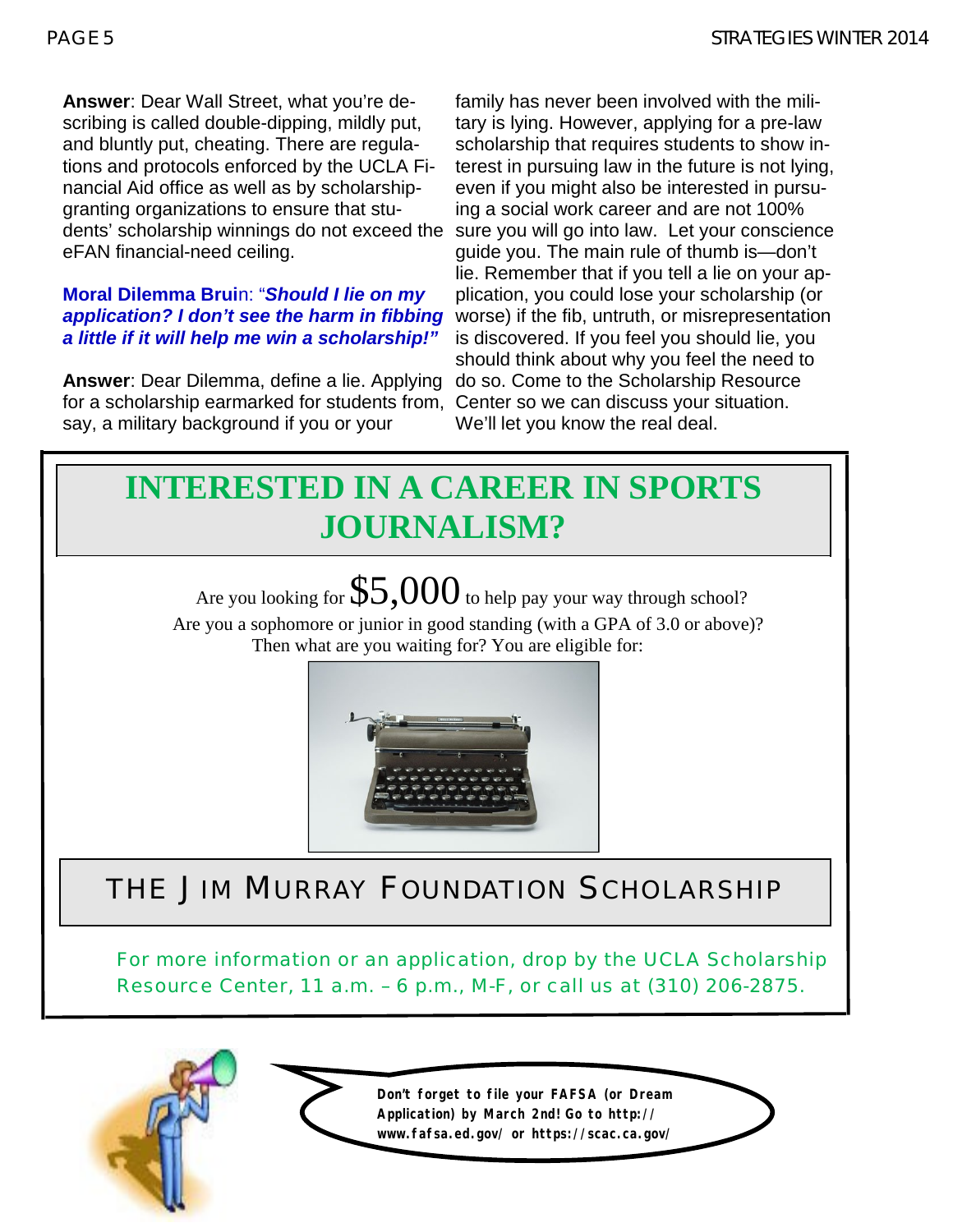### Developing a Scholarship Portfolio

bout

By Elizabeth Raisanen, SRC Staff

A scholarship portfolio consists of the materials that you will develop and then disseminate to your instructors when you are requesting letters of recommendation. You will also use ele- Writing Sample(s) ments of your scholarship portfolio for your scholarship applications. If you keep your scholarship portfolio updated, you will find that the scholarship application process will be much easier for you, whether it's your first or fiftieth application! Read on for the contents of a typical scholarship portfolio that you can present to potential recom-

menders and/or scholarship committees.

#### Cover Letter

Your cover letter should detail who you are and why you are in need of

financial assistance. It should also be customized to indicate how each scholarship organization can assist you in meeting your goals. Be sure to highlight any extracurricular activities or volunteer service that you have undertaken. If you are using your portfolio to request letters of recommendation from your professors or teaching assistants, mention in your letter which class you were enrolled in and how that class impacted your intellectual development. **Tip:** If you are requesting a letter of recommendation via email, your cover letter will constitute the body of official or unofficial academic transcripts as part your email.

#### Resume

A resume allows scholarship committees to determine whether you are a likely candidate for one of their current scholarships or if they will consider creating a scholarship to assist your specific academic situation. A resume also allows recommenders to highlight certain activities in their letters. **Tip:** Visit the UCLA Career Cen-

ter in the Strathmore Building for assistance with developing your resume.

When you are requesting letters of recommendation, you should always include a copy of the personal statement or statement of purpose that you have developed for your scholarship application(s) so that your recommenders will know how you are presenting yourself to scholarship committees. Make a writing appointment with

the SRC (310.206.2875) for assistance with developing and proofreading your personal statements for scholarship applications. **Tip:** Most recommenders (though usually not scholar-

ship committees) will also want to see the essays that you wrote for their classes (if you have a copy with the instructor's comments on it, so much the better!) so that they can refresh their memories on the specific details of your academic work.

#### Transcript(s)

Most recommenders don't need you to send them a copy of your transcripts, but many scholarship committees require you to submit either of your application package. **Tip:** It's better for you to send your transcript with the rest of your application package, so arrange to pick up a copy from the Registrar's Office (1113 Murphy Hall). Remember that official transcript requests made via URSA and MyUCLA require three business days for processing. Transcripts are free, but any special handling will cost extra.

Visit the SRC to begin developing your portfolio!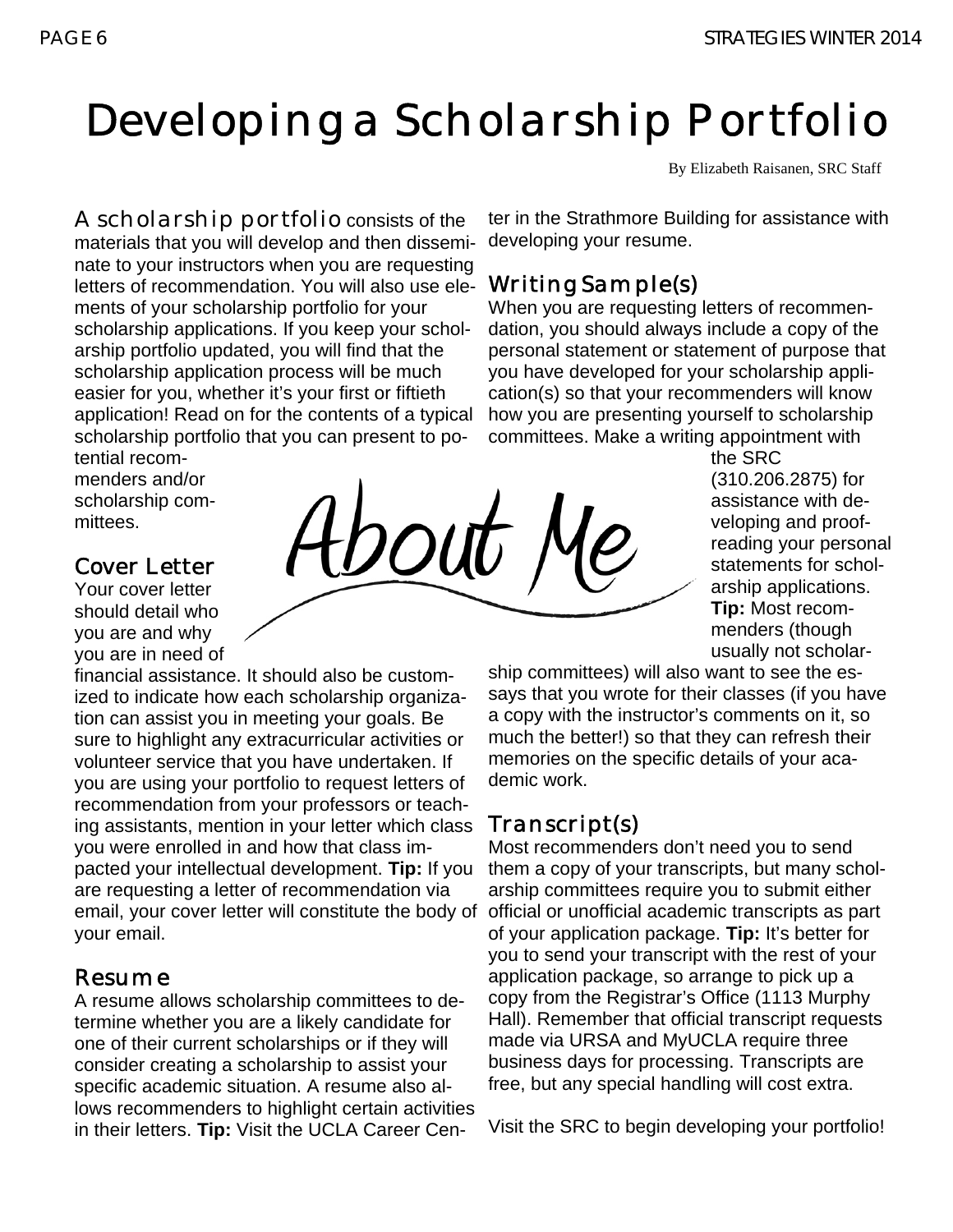#### **(How to Talk,** *continued from page 1)*

your instructor how his or her thoughts on the subject developed. This is also a great way to engage your professor in discussions about their research. They may say that their approach to teaching was developed through their own fieldwork or lab results. Another way to broach this question is to ask about why the instructor included a particular topic on the syllabus. Expressing interest in an article, book, or experiment is a good way of showing your enthusiasm and commitment to the course.

On a final note, there are some general, etiquette-based tips that it will help to observe. First, stay positive: if you are having trouble with a topic, express your frustration as, "I really want to understand this," not, "please explain this thing to me. I have looked at it for hours and it is impossible." Secondly, avoid asking offtopic questions that do not engage directly with course material right away. You and

your instructor may end up talking about his or her latest trip to Europe, or whether you both liked the latest Batman movie after you've been chatting about ring-opening polymerization, or heteroglossia in Dostoevsky's Brothers Karamazov, but most teachers are busy and would rather cut to the chase to help you with the information you need for the course. Lastly, if you really are just stopping by to chat, keep your eye on the clock, and keep your visit to about 15 minutes, especially if there are other students waiting! Showing respect for your peers who also need help, and for the professor's time, will say volumes about you as a student.

For more tips on cultivating positive relationships with your instructors, plan to attend one of the Scholarship Resource Center's "How to Get Letters of Recommendation" workshops this quarter! (See the Schedule of Workshops on page 8 for dates and times.)